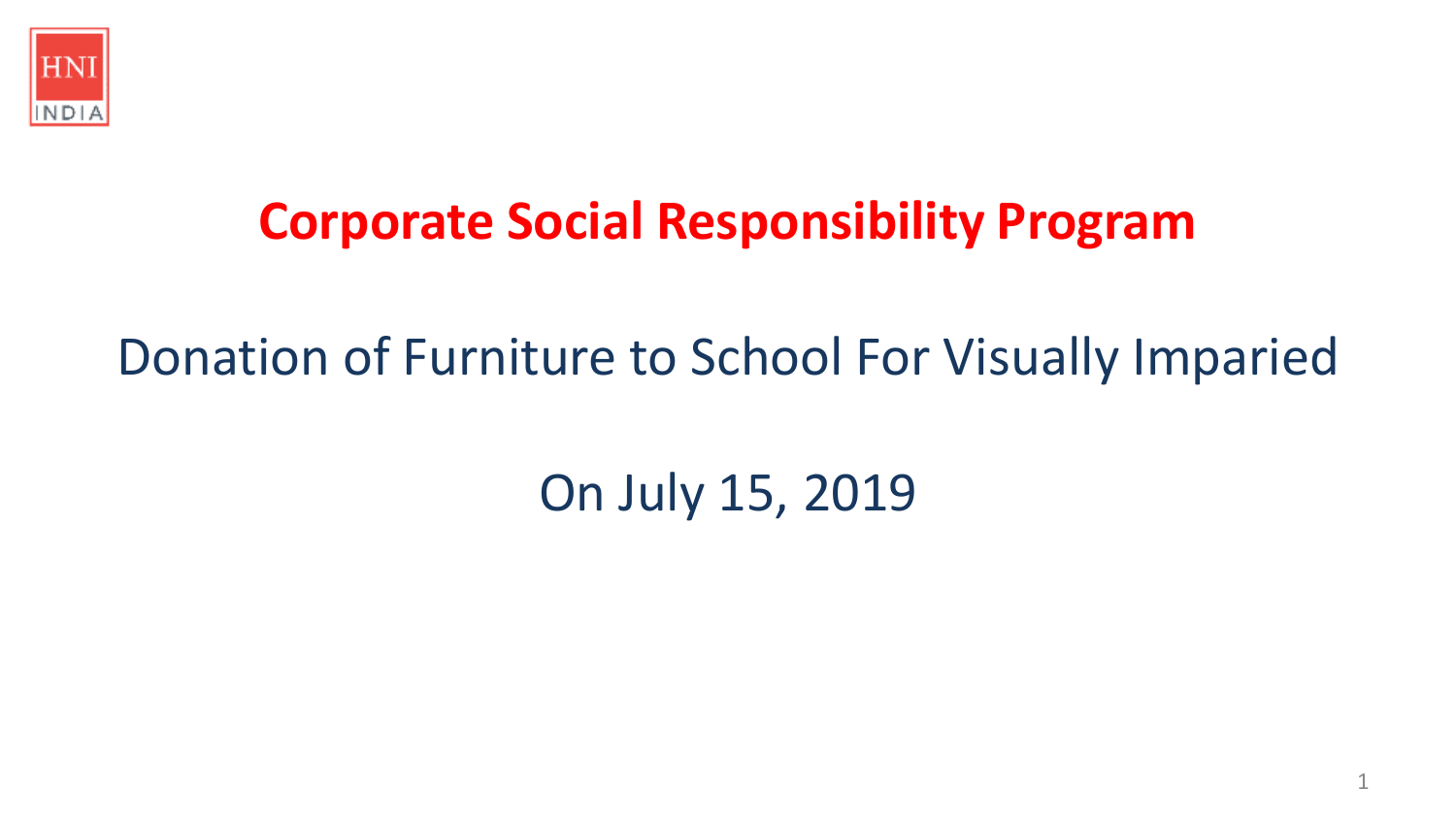

#### CSR - About the School

- Rashtriya Drushtihin Shikshan & Punaravsan Sanstha, Nagpur is a recognised non govt organisation (NGO) established on 3<sup>rd</sup> Dec. 1996 on would Disabled day with a view to work for the education and economics rehabilitation of persons with disability in general and person with visual Disability in particularly.
- The organisation aims at integrating the visual impaired through a process of education and by equipping them with vocational training to enable them to gain a reasonable degree of economic independence. The Organisation aims to impart services without any discrimination of caste, creed, colour or any other discrimination. They are seriously working for the welfare of visually impaired persons since 1996.
- The organisation is running **Dnyan Jyoti Niwasi Andh Vidhyalaya, Nagalwadi, Hingna, Nagpur** where 90 students are receiving education up to 10<sup>th</sup> Std. The organisation is providing free lodging, boarding and education aids to the students. The school imparts instructions on themes of General Education, Master in Music, Hand Craft Work, Sports & Mobility Training etc.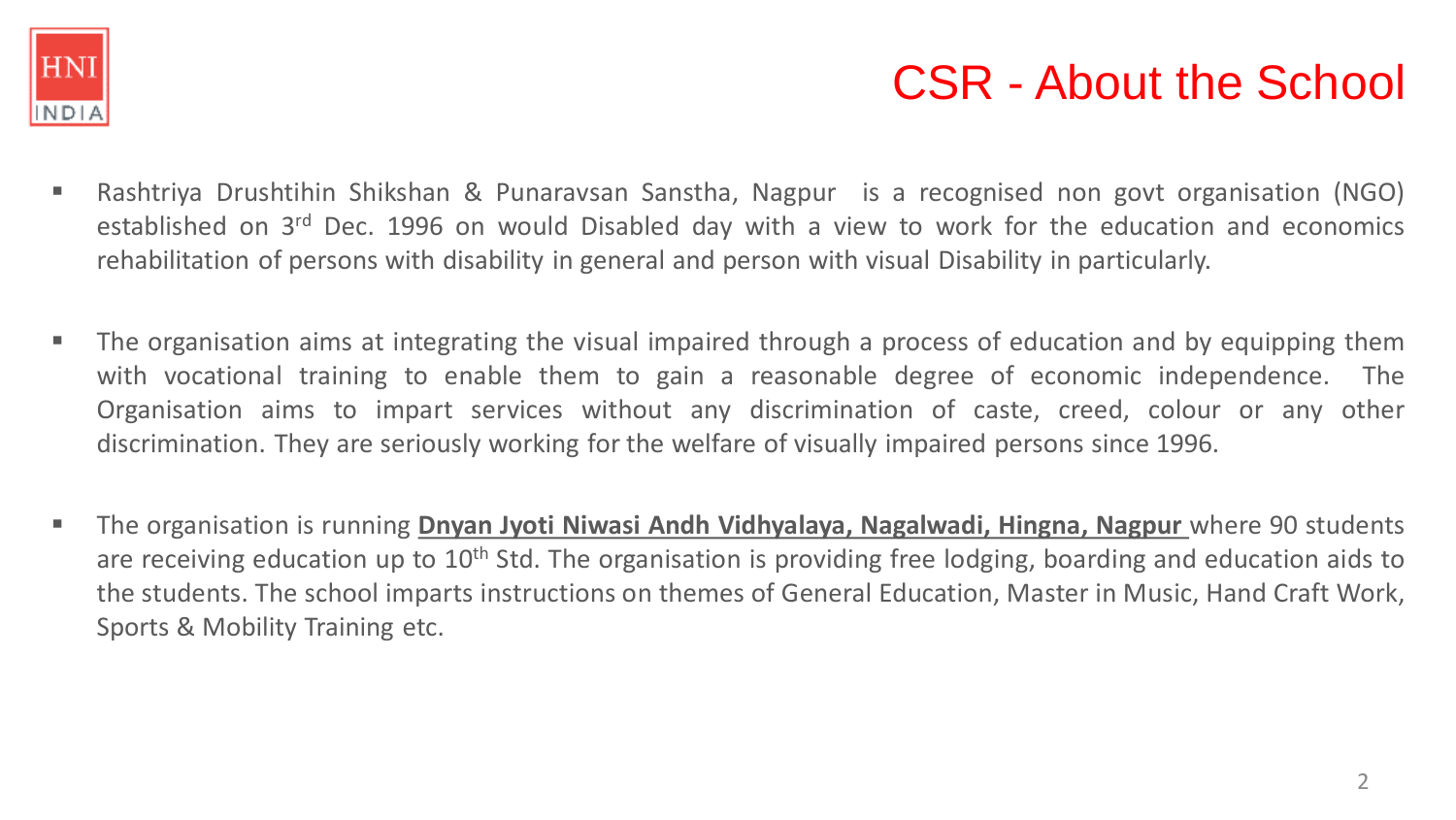

### CSR – Furniture to visually impaired school

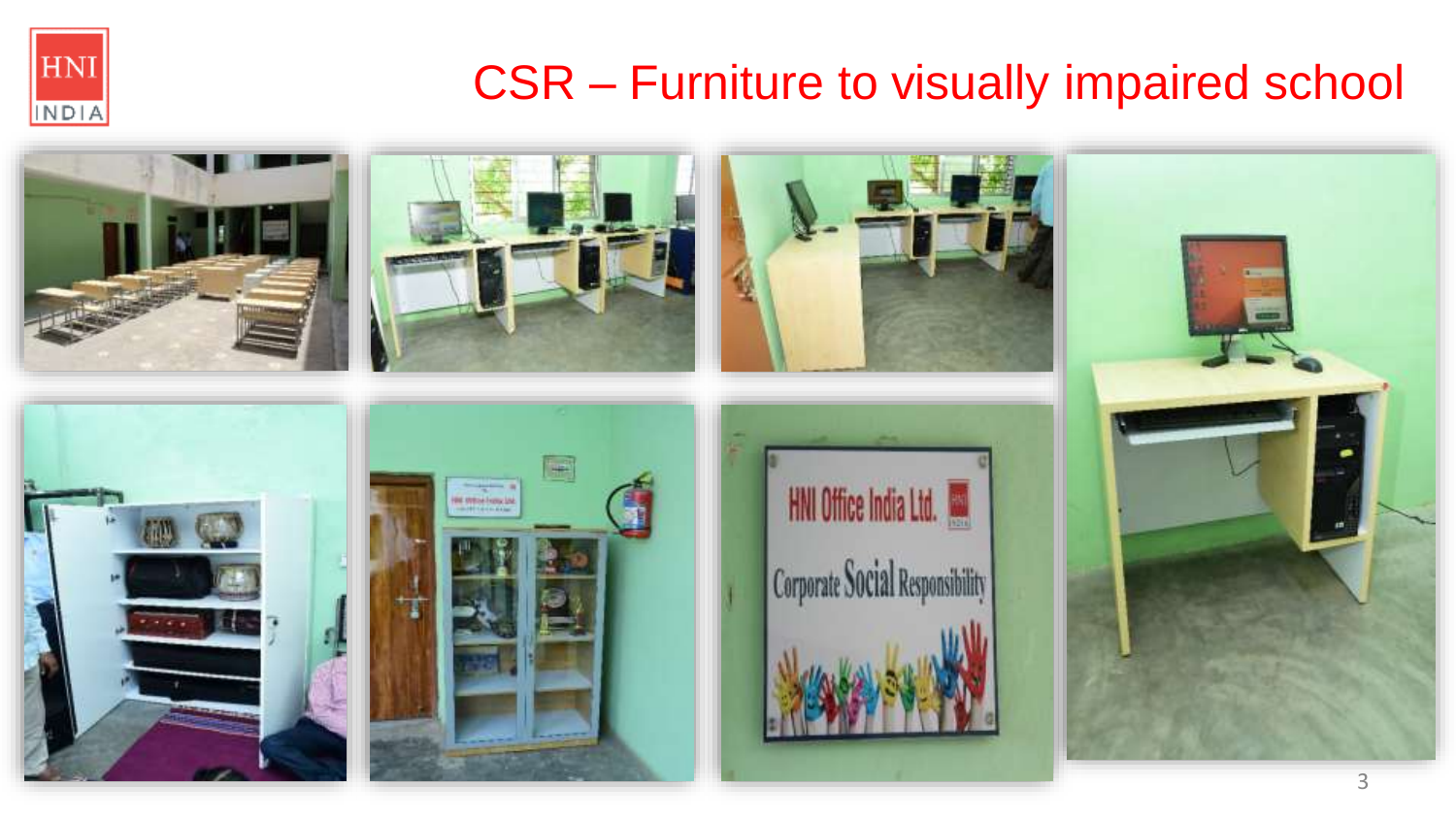

### CSR – Furniture to visually impaired school